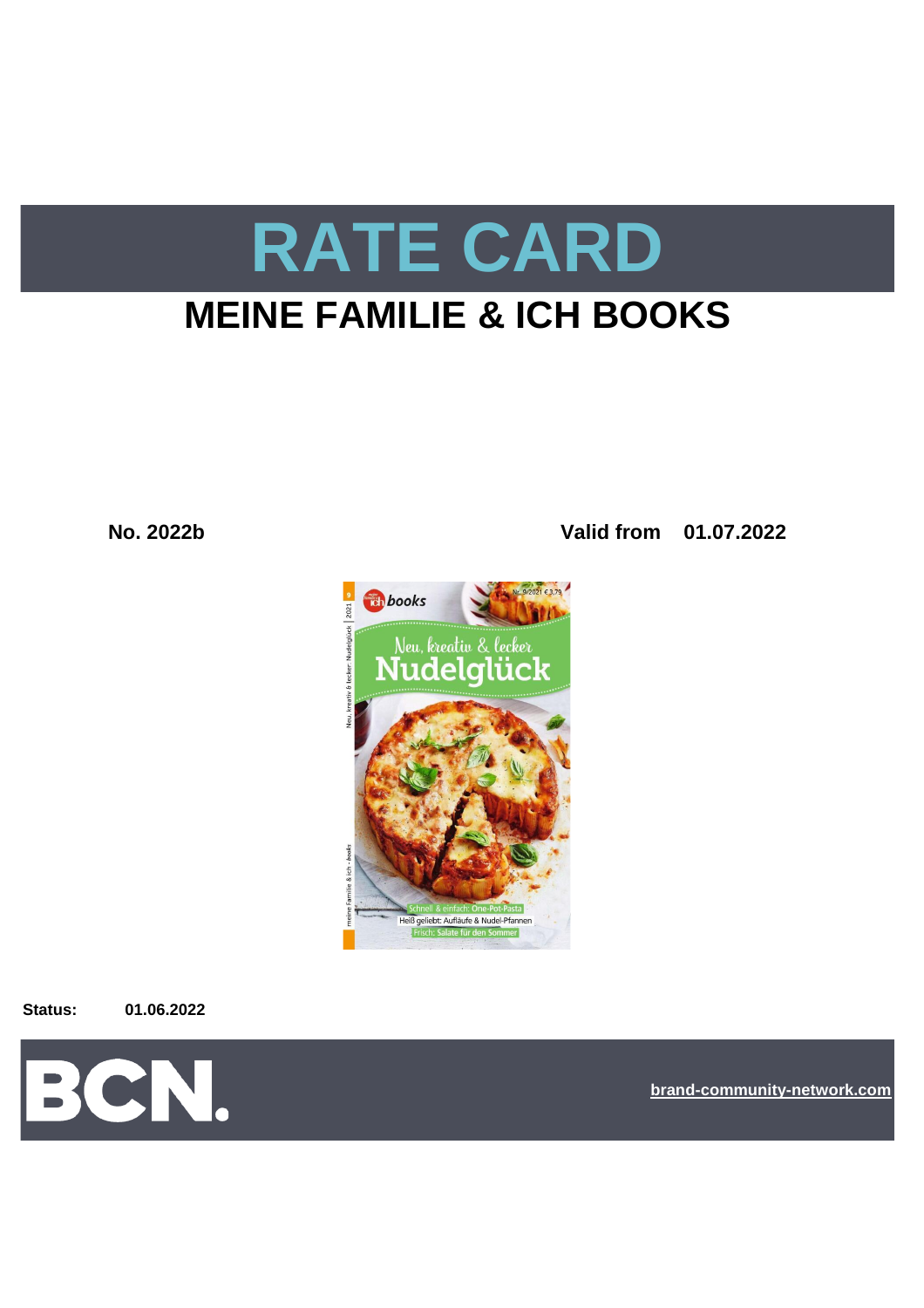

# **PUBLISHER'S DATA**

MFI Meine Familie & ich Verlag GmbH Commerzbank AG Arabellastraße 23 IBAN: DE54 6808 0030 0723 4120 00 D-81925 München BIC: DRES DEFF 680

P +49 89 9250 2902 [regine.runte@burda.com](mailto:regine.runte@burda.com) **Terms of payment:**

#### **Print Management/Placement**

Christoph Claus AdTech Factory GmbH Hauptstraße 127 D-77652 Offenburg T +49 781 84 2866 [christoph.claus@adtechfactory.com](mailto:christoph.claus@adtechfactory.com)

#### **Ad Management/Order Management**

AdTech Factory GmbH **Terms and conditions:** Hauptstraße 127 D-77652 Offenburg P +49 781 84 2708

#### **Frequency of publication Technical data: & on sale date**

13x yearly, Wednesday (subject to change)

#### **Place of publication**

Offenburg, PZN 594857 **Delivery of printer's copy:**

## **Publisher Bank accounts: Bank accounts:**

UniCredit Bank AG **Brand Director IBAN: DE19 7002 0270 0015 0249 05** Regine Runte **BIC: HYVEDEMMXXX** 

Invoices are due in net 30 days after the invoice date. The publisher guarantees a 2 per cent discount for advance payments, provided that the invoice amount is submitted on the publication date of the issue in which the advertisement is published at the latest and no older invoices are outstanding. In the event that the payment target is exceeded, default interest pursuant to Clause 11 of the Terms and Conditions of 5 per cent is calculated based on the respective base rate pursuant to Section 1 (1) of the German Discount Rate Transition Law (Diskontsatz-Überleitungs-Gesetz– DÜG). All prices are net prices. The statutory value-added tax is added. Direct debit is possible.

All ad orders are exclusively carried out pursuant to the General Terms and Conditions. These have to be requested directly from BCN or can be viewed online at:

[orders@adtechfactory.com](mailto:orders@adtechfactory.com) [brand-community-network.com/terms-conditions](https://bcn.burda.com/terms-conditions)

[duon-portal.de/](https://duon-portal.de/) For current and binding technical data, log onto duon-portal.de. Also available as PDF download.

Please upload all copies electronically to duon-portal.de. For support please e-mail support@duon-portal.de or call +49 40 37 41 17 50.

#### **General legal notice:**

The warranty claims specified in the publishers' general terms and conditions apply only when the certified technical requirements and standards published on the DUON portal have been fulfilled as well as the delivery has been carried out via the DUON portal. This also holds when data are provided without proof.

#### **Online advertisement booking:**

[obs-portal.de/](https://www.obs-portal.de/) The current, binding technical advertisement bookings can also be sent via the online booking system: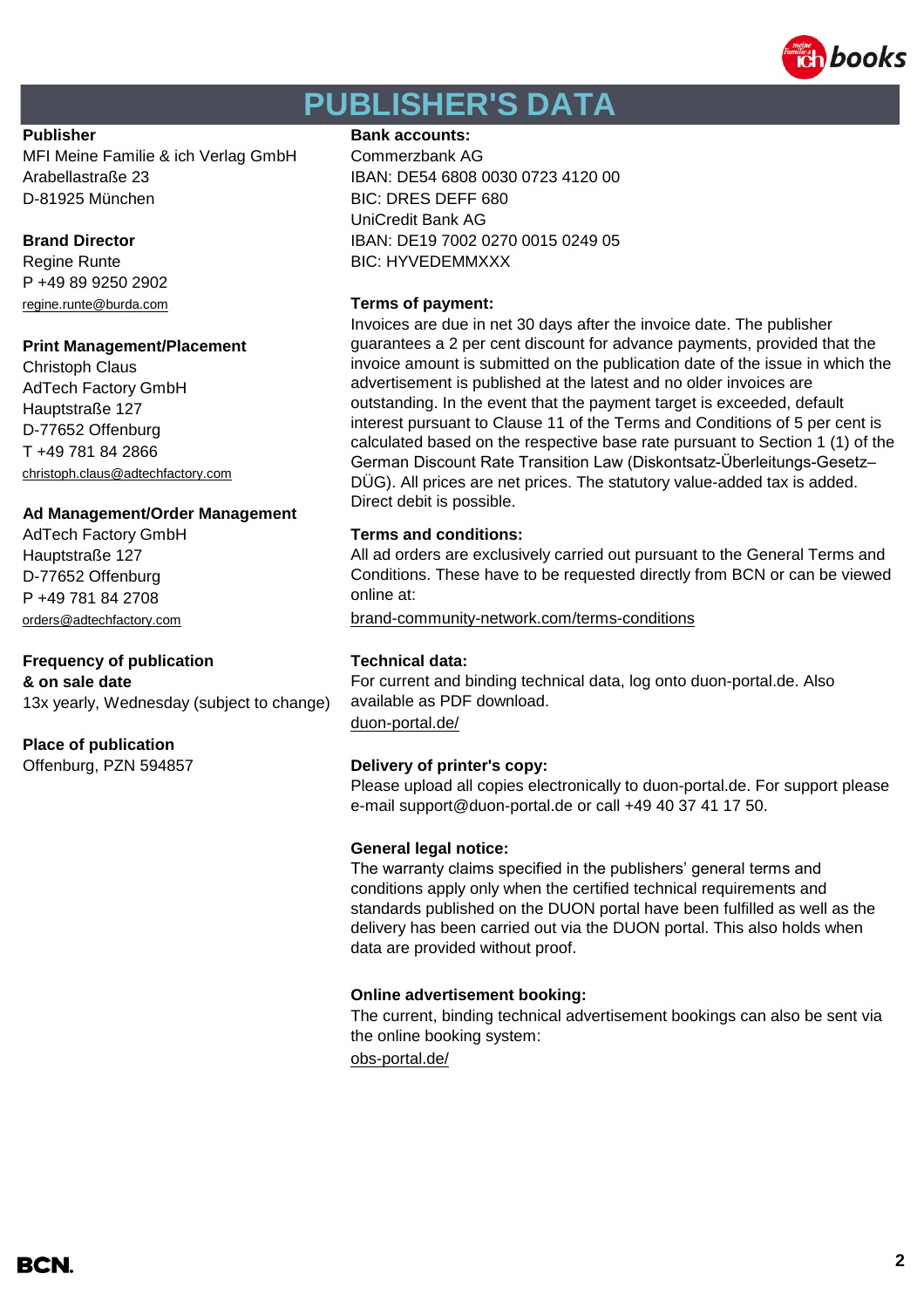

# **FORMATS & RATES**

| Format     | Placement | Bleed format* | Rate     |
|------------|-----------|---------------|----------|
| $2/1$ page | Standard  | 240 x 195     | 16,200 € |
| $1/1$ page | Standard  | 120 x 195     | 8,100 €  |

\*width x height in mm

#### **Ad combinations:**

The reduced combination special price for the combination of advertisements is based on comparison of separate advertisement bookings. To this end, the advertisements of an advertiser with an identical product/creation in the same format must appear in all magazines in parallel issues.

#### **Advertorials:**

[brand-community-network.com/advertisin](https://bcn.burda.com/advertisingsolutions/print/native-ads)gsolutions/print/native-ads Formats and prices for advertorials created by the editorial team on request. For more information, please visit

### **Consecutive Ads:**

Surcharge on two or more adverts on consecutive partial-page ads: 5%

#### **Fixed placements:**

Agreed fixed placements (e.g. first for a business line, commodity group, etc.) entitle the publisher to bill a placement surcharge.

## **Type area format:**

On request.

### **Digital rate card:**

Please find the digital rate card here: [brand-community-network.de/advertisingsolutions/digital/prices](https://bcn.burda.com/advertisingsolutions/digital/prices)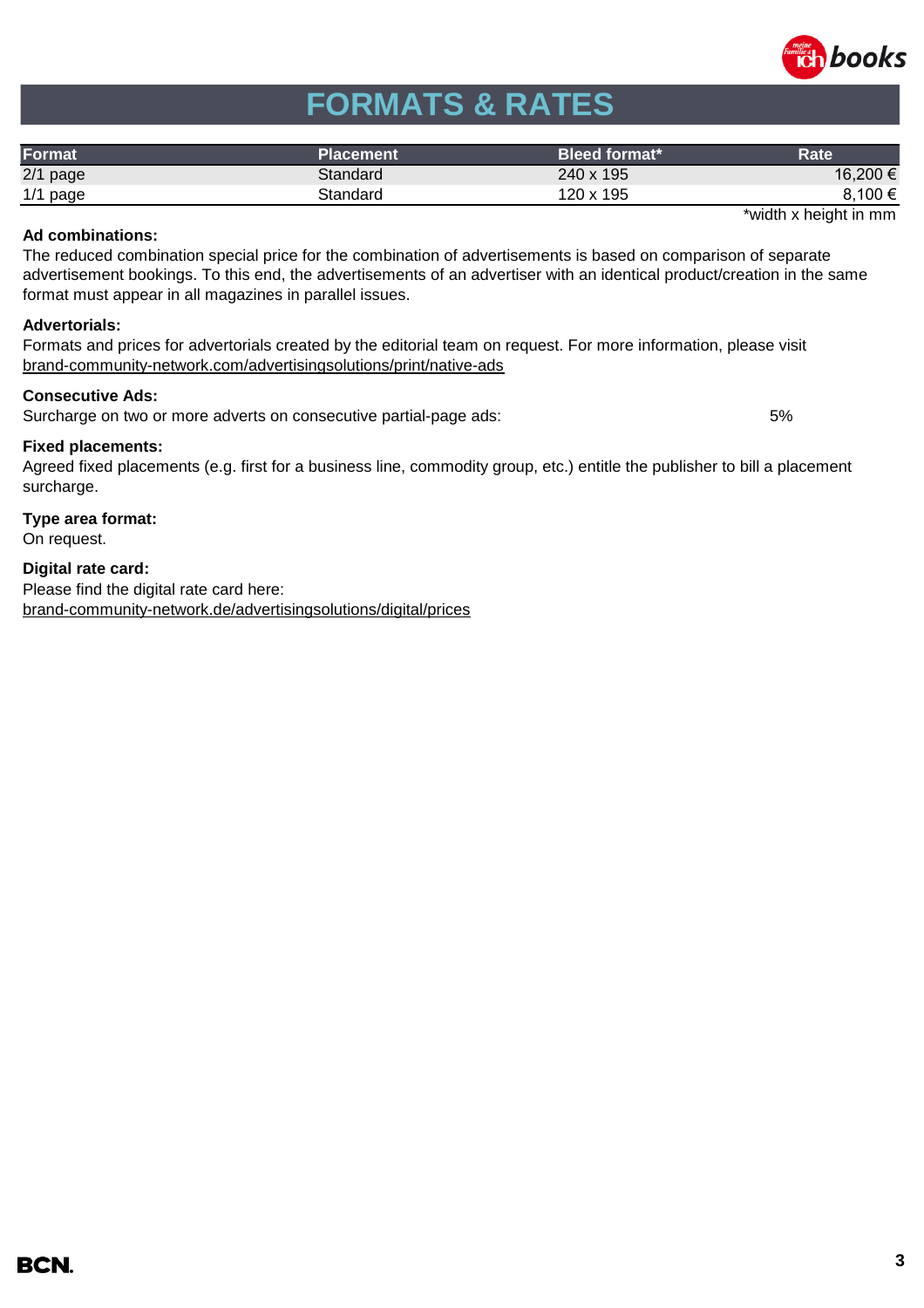

# **SCHEDULE**

| The BCN topic preview tool provides you with attractive themes or specials: |              |                      | brand-community-network.com/topic-preview-tool |                                |
|-----------------------------------------------------------------------------|--------------|----------------------|------------------------------------------------|--------------------------------|
| No.                                                                         | On sale date | <b>Closing date*</b> | Copy date**                                    | <b>Special closing date***</b> |
| $01+02/22$                                                                  | 12.01.22     | 02.11.21             | 02.11.21                                       | 19.10.21                       |
| $03+04/22$                                                                  | 09.02.22     | 30.11.21             | 30.11.21                                       | 16.11.21                       |
| 05+06/22                                                                    | 09.03.22     | 28.12.21             | 28.12.21                                       | 14.12.21                       |
| 07+08/22                                                                    | 06.04.22     | 25.01.22             | 25.01.22                                       | 11.01.22                       |
| $09+10/22$                                                                  | 04.05.22     | 22.02.22             | 22.02.22                                       | 08.02.22                       |
| $11+12/22$                                                                  | 01.06.22     | 22.03.22             | 22.03.22                                       | 08.03.22                       |
| $13+14/22$                                                                  | 29.06.22     | 19.04.22             | 19.04.22                                       | 05.04.22                       |
| $15+16/22$                                                                  | 27.07.22     | 17.05.22             | 17.05.22                                       | 03.05.22                       |
| $17 + 18/22$                                                                | 24.08.22     | 14.06.22             | 14.06.22                                       | 31.05.22                       |
| 19+20/22                                                                    | 21.09.22     | 12.07.22             | 12.07.22                                       | 28.06.22                       |
| $21+22/22$                                                                  | 19.10.22     | 09.08.22             | 09.08.22                                       | 26.07.22                       |
| $23 + 24/22$                                                                | 16.11.22     | 06.09.22             | 06.09.22                                       | 23.08.22                       |
| $25+26/22$                                                                  | 14.12.22     | 30.09.22             | 30.09.22                                       | 16.09.22                       |

\* Closing & cancellation date

\*\* Delivery date for printer's copies

\*\*\* Closing & cancellation date for ad specials, special formats, special placements